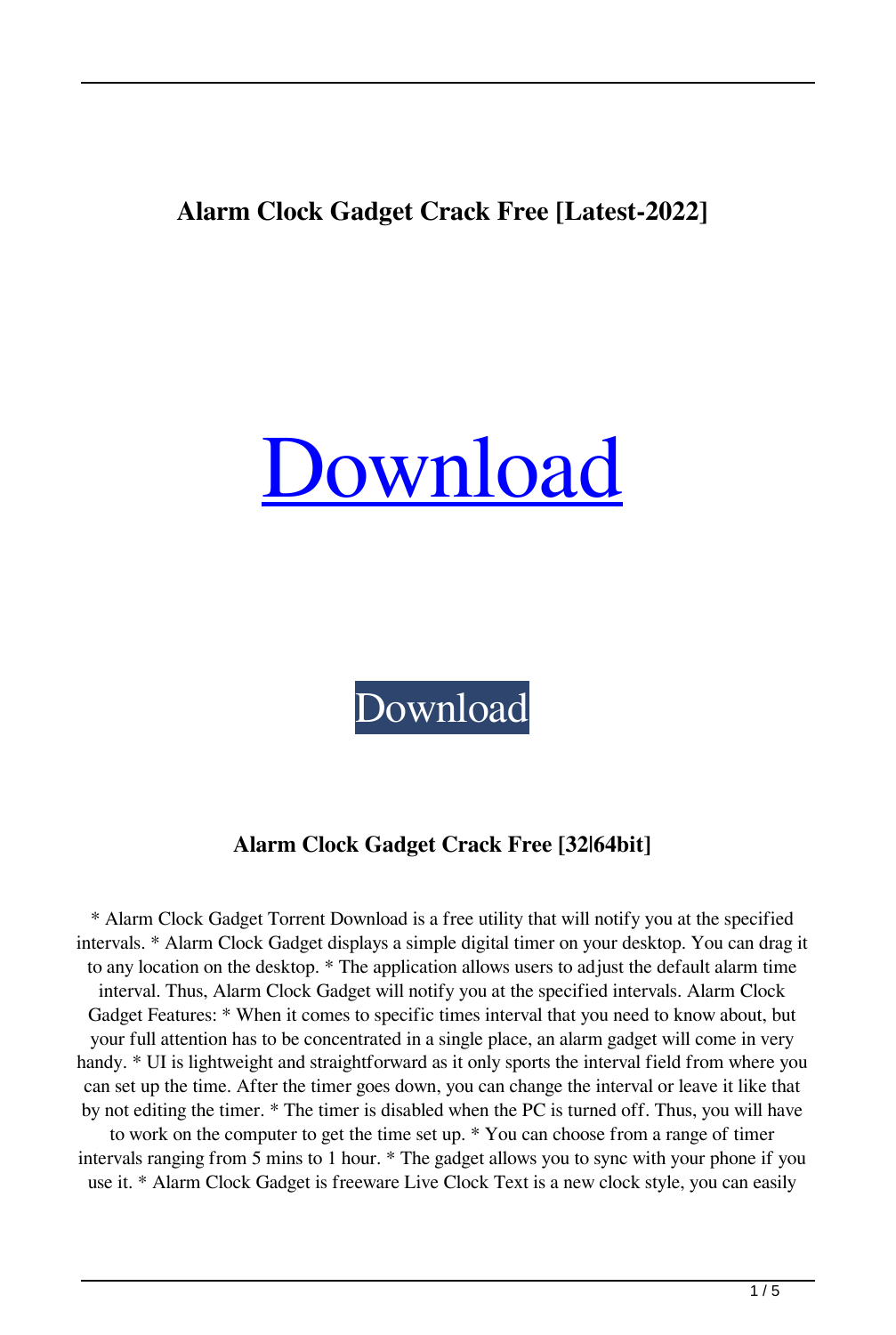use to build your own clock like real people.If you want to use this clock style: 1.Download the Live Clock Text file 2.Copy and paste it into the folder where you want to install it 3.Run the program 4.Choose a live clock style in the Live Clock Style page. 5.You can change the style in the Style page 6.Then you can use it The style will be changed automatically. Live Clock Text Description: Live Clock Text is a new clock style, you can easily use to build your own clock like real people.There are many layout styles, including the night style, the alarm style, the live style. The style is very flexible. you can use the style as you like to build your clock, such as a desktop clock, mobile clock, and so on. You can also use the style as your own style, it is very

easy. Just choose a style in the Style page and customize it. The style will be changed automatically. Live Clock Text Features: -Support both Android and IOS phones -Support the classic style, night style and mobile style -Support the style of clock with background -Support the format of time, date, time and so on

#### **Alarm Clock Gadget**

- Set up an alarm to notify you about a time. - Alarm time can be delayed. - Supports English and Japanese languages. [Features] \* Set up an alarm to notify you about a time. \* Alarm time can be delayed. \* Supports English and Japanese languages. \* Easy and simple user interface. C# Alarm Clock Gadget displays a simple digital timer on your desktop. You can drag it to any location on the desktop. The application allows users to adjust the default alarm time interval. Thus, Alarm Clock Gadget will notify you at the specified intervals. When it comes to specific times interval that you need to know about, but your full attention has to be concentrated in a single place, an alarm gadget will come in very handy. Please note that the gadget will not be functional if the PC is turned off. The computer has to be on to function properly, The UI is lightweight and straightforward as it only sports the interval field from where you can set up the time. After the timer goes down, you can change the interval or leave it like that by not editing the timer. To sum it up, Alarm Clock Gadget is a small utility that can help its users to keep track of time by setting up an alarm. This tool can be useful to users that are to busy to manually track their time as the simple and straightforward process will take only a couple of seconds to set up and use, even on a prolonged period. KEYMACRO Description: - Set up an alarm to notify you about a time. - Alarm time can be delayed. - Supports English and Japanese languages. [Features] \* Set up an alarm to notify you about a time. \* Alarm time can be delayed. \* Supports English and Japanese languages. \* Easy and simple user interface. C# Alarm Clock Gadget displays a simple digital timer on your desktop. You can drag it to any location on the desktop. The application allows users to adjust the default alarm time interval. Thus, Alarm Clock Gadget will notify you at the specified intervals. When it comes to specific times interval that you need to know about, but your full attention has to be concentrated in a single place, an alarm gadget will come in very handy. Please note that the gadget will not be functional if the PC is turned off. The computer has to be on to function properly, The UI is lightweight and straightforward as it only sports 81e310abbf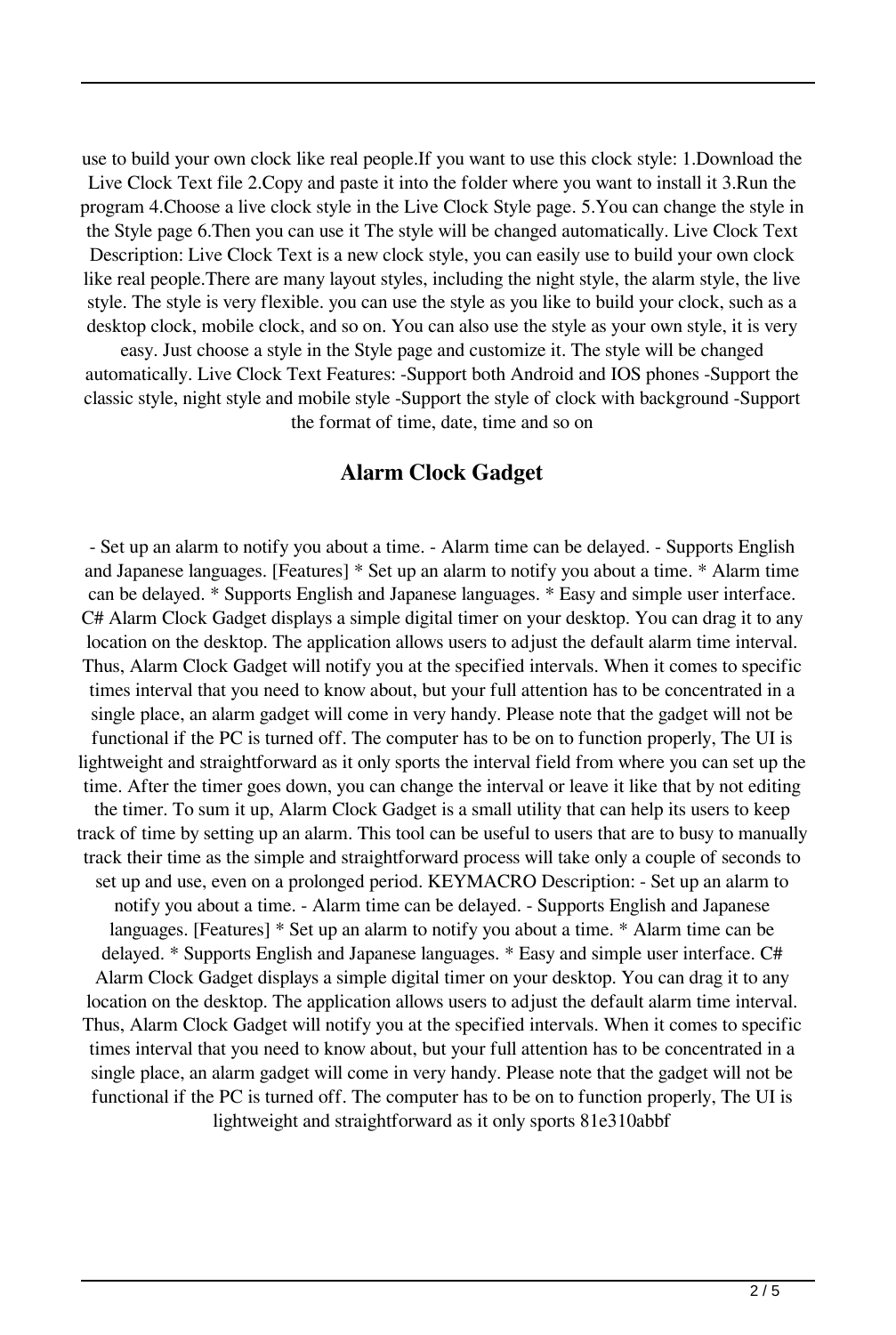### **Alarm Clock Gadget**

Alarm Clock Gadget displays a simple digital timer on your desktop. You can drag it to any location on the desktop. The application allows users to adjust the default alarm time interval. Thus, Alarm Clock Gadget will notify you at the specified intervals. When it comes to specific times interval that you need to know about, but your full attention has to be concentrated in a single place, an alarm gadget will come in very handy. Please note that the gadget will not be functional if the PC is turned off. The computer has to be on to function properly, The UI is lightweight and straightforward as it only sports the interval field from where you can set up the time. After the timer goes down, you can change the interval or leave it like that by not editing the timer. To sum it up, Alarm Clock Gadget is a small utility that can help its users to keep track of time by setting up an alarm. This tool can be useful to users that are to busy to manually track their time as the simple and straightforward process will take only a couple of seconds to set up and use, even on a prolonged period. Download: Alarm Clock Gadget for Linux Size: 64.1 Kb License: Free This little tool allows you to check your processor usage. It displays the current percentage of idle, i.e. running but not being used, CPU time and the total time used by the CPU over a specified interval. This utility will display the status on the desktop with the interface designed to be aesthetically pleasing. The program has a simple but effective interface which lets you get the information you need as quickly as possible. It's as simple as using a watch. Alarm-Clock uses the hwclock program to set the alarm time by reading the time as an argument from stdin. The UI of the tool displays the set alarm time, alarm time interval, and alarm status. The example program displays the current time, alarm time, alarm time interval and the desired alarm time. The time is set by using the parameters enter\_time and interval. The last parameter is the desired alarm time. If the alarm time is set within the interval, the alarm time is set. If it is outside the interval, the alarm time interval is set. If the alarm time is set before the interval has elapsed, the alarm time is set to the interval, and the interval is set to the alarm time. If the alarm time is set after the interval has elapsed

#### **What's New in the Alarm Clock Gadget?**

Alarm Clock Gadget is a simple digital timer that will display a simple digital timer on your desktop. You can drag it to any location on the desktop. The application allows users to adjust the default alarm time interval. Thus, Alarm Clock Gadget will notify you at the specified intervals. The application does not require admin privileges to install. When it comes to specific times interval that you need to know about, but your full attention has to be concentrated in a single place, an alarm gadget will come in very handy. Please note that the gadget will not be functional if the PC is turned off. The computer has to be on to function properly, so be sure to use it every day. The UI is lightweight and straightforward as it only sports the interval field from where you can set up the time. After the timer goes down, you can change the interval or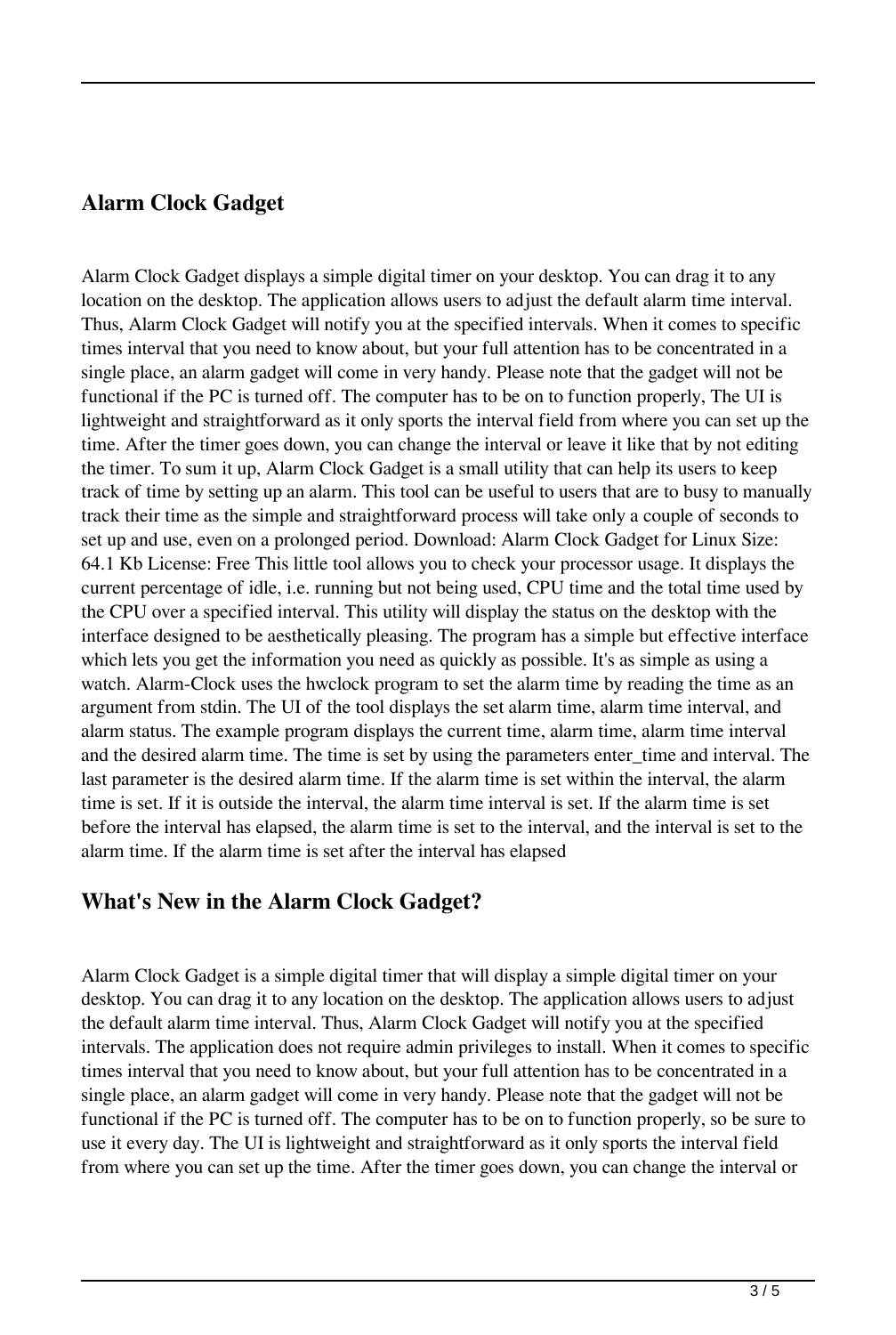leave it like that by not editing the timer. To sum it up, Alarm Clock Gadget is a small utility that can help its users to keep track of time by setting up an alarm. This tool can be useful to users that are to busy to manually track their time as the simple and straightforward process will take only a couple of seconds to set up and use, even on a prolonged period. Get Alarm Clock Gadget Pro 1.0.3.1 Full Version The UI is lightweight and straightforward as it only sports the interval field from where you can set up the time. After the timer goes down, you can change the interval or leave it like that by not editing the timer. To sum it up, Alarm Clock Gadget is a small utility that can help its users to keep track of time by setting up an alarm. This tool can be useful to users that are to busy to manually track their time as the simple and straightforward process will take only a couple of seconds to set up and use, even on a prolonged period. Make your PC more usable by adding lots of useful tools for your computer. We'll add various widgets for your desktop. Let's see the quick preview of these widgets. PowerTray Widget is a cool app that will add a tray to your desktop. It will display task information on your desktop. You can change the color of the tray from light to dark. When you need to check your tasks, you'll be able to easily see it. You can even remove it from your desktop by clicking the remove icon. POPsy is a well-designed and simple wallpaper changer that will make your desktop more interesting. It can also change the background image. With this app, you can set a wallpaper of your choice and you'll be able to change it in real-time. All you have to do is click on the "Set Wallpaper" button to instantly change your wallpaper. EnjoyTheGoods is a